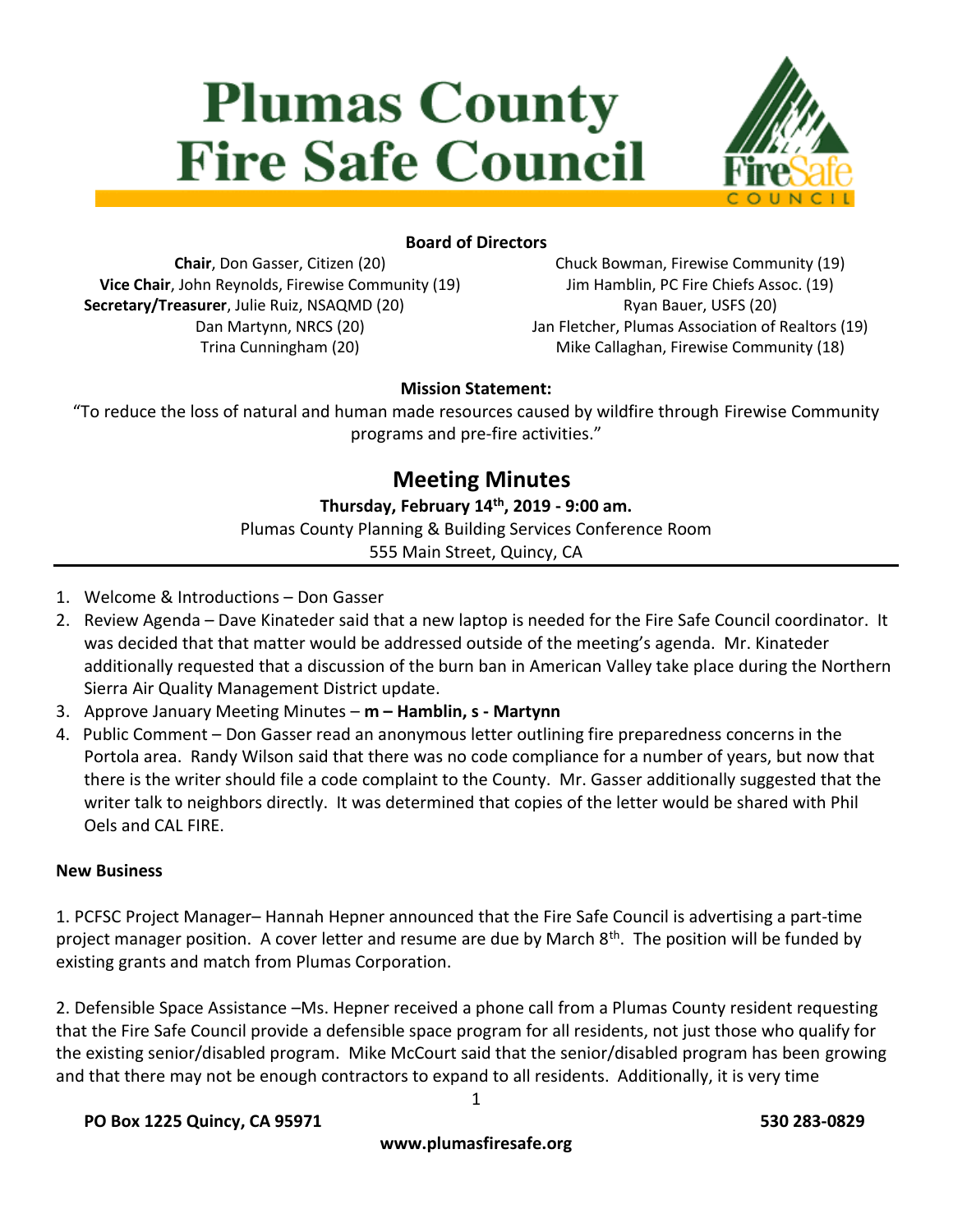consuming for the operators to bid on the program because they must assess each property. Dan Martynn asked if the program should shift away from maintenance treatments and only provide services to new participants who cannot afford to undertake the work themselves but that are a strategic location for treatment. Mr. McCourt pointed out that the maintenance is more cost effective. Mike Callaghan suggested that coordination funds be used to allow Mr. McCourt to provide consultation to all residents, but that implementation funds only be used for senior and disabled residences. A local contractor list can be provided as part of the consultation. Chuck Bowman expressed concern about the capacity of the existing program to take on more consultations and suggested that individuals in need of assistance should be directed to their local Firewise representative. Karen Lichti said that when she encounters people who cannot afford to do all of the work at once she encourages them to accomplish it in small, affordable pieces. Kelby Gardiner added that landowners can also contact the Plumas Underburn Cooperative for assistance.

3. Website Calendar – Ms. Hepner asked if a cost of \$8/month for an online calendar was supported by the Council. The answer was yes.

#### **Old Business**

1. Plumas Underburn Cooperative Report – In January the group's name changed from Plumas Prescribed Burn Association to Plumas Underburn Cooperative (PUC). PUC holds its meetings directly following the Fire Safe Council meetings. The group recently built and lit piles at the Beckwith property in Genesee Valley. There will be a Dutch oven cook-off fundraiser at the Meadow Valley Fire Department on Sunday, March 24<sup>th</sup>, from noon-2pm.

2. Mapping Committee Report – The mapping committee met at the end of January. Plumas Corporation will host data and provide long-term maintenance. Costs associated with this will be incorporated into the organization's operating budget, therefore no grant funds are required. Dave Kinateder pointed out that it's important for mapping to be incorporated into the workflow, rather than making one big mapping effort annually. Subsequent to the committee meeting Jason Moghaddas of SIG informed Plumas Corporation that he is working with Blue Forest Trust to create a treatment map of past and potential projects. Once the data has been produced it will be publically available at no cost. In the meantime, land managers can provide spatial data to Mr. Moghaddas at jmoghaddas@sig-gis.com

3. CWPP Revision Update – Mike Callaghan provided background on the Plumas County CWPP. He shared some of the revision suggestions that were submitted to him. His recommendation is that the Council not undertake a revision but simply update some key areas. He will incorporate those edits and send the document out for review at the March meeting. Ryan Bauer suggested adding an appendix that is updated annually with current projects.

#### **Updates**

- 1. Standing Reports and Discussion
	- **Plumas County Office of Emergency Services (OES):** The date of the multi-agency WUI drill on the Lake Almanor Peninsula has changed to May 29<sup>th</sup>. It is an exercise to test response and communication and to increase community awareness. The annual Firewise coordinators meeting is scheduled for April 9<sup>th</sup> from 9am-12:30pm. Taylorsville will hold its Firewise assessment on March 13<sup>th</sup>. Wildfire Preparedness Day is May 4<sup>th</sup>. \$500 grants are available for community projects on that day. There is an International Association of Fire Chiefs [WUI conference](https://www.iafc.org/events/wui) in Reno March 26-28<sup>th</sup>. Mrs. McCourt

#### **PO Box 1225 Quincy, CA 95971 530 283-0829**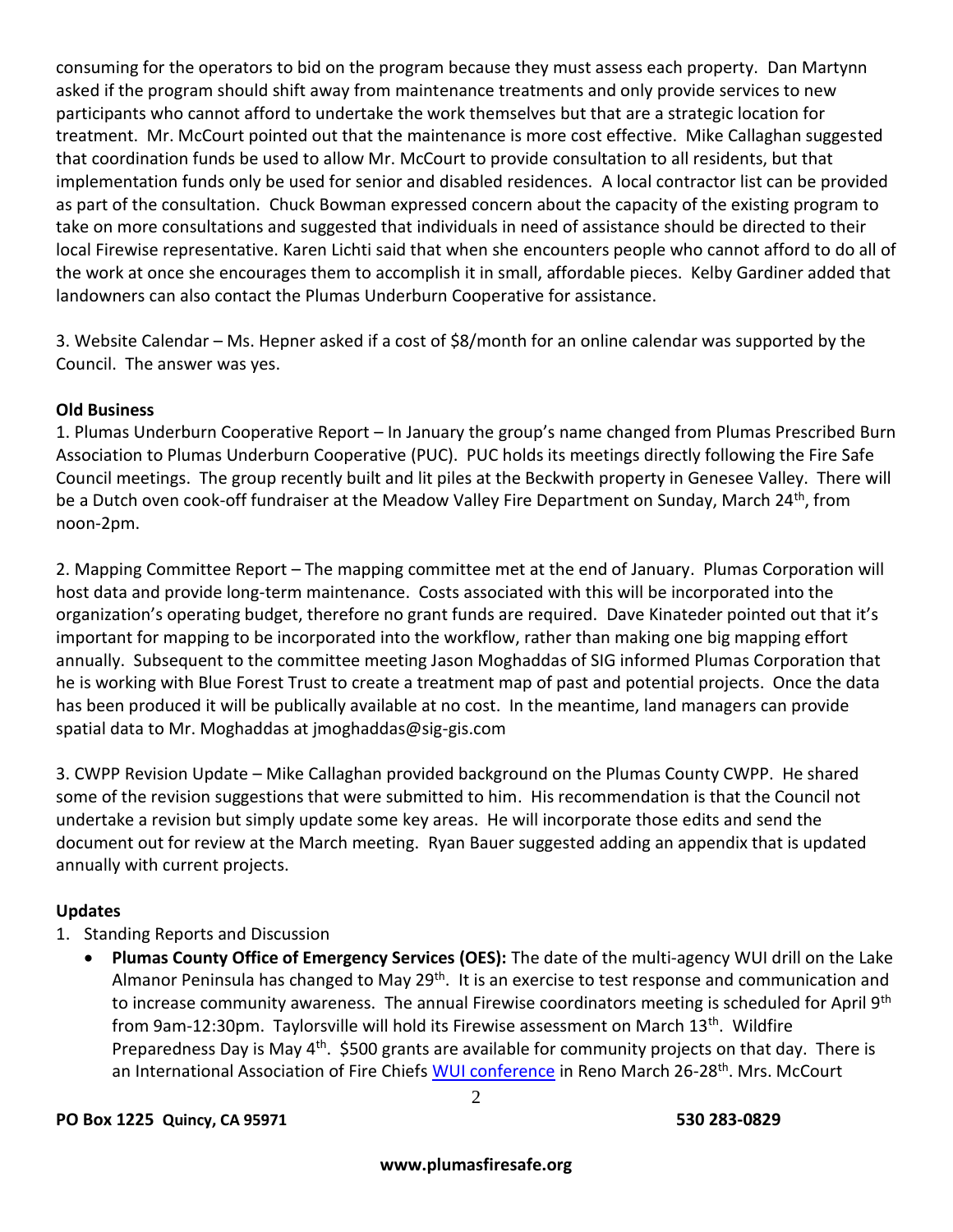discussed the Insurance Institute for Business and Home Safety and how homes contribute to fire behavior but are not included in fire behavior modelling. She emphasized the importance to hardening the home including roof material, non-combustible siding, metal flashing to protect the roof deck, and vents that protect against ember penetration. Mr. Bauer added that in the Camp Fire it was reported that there was an 80% survival rate of homes built under recent building codes.

- **CAL FIRE:** Mr. Kinateder asked the CAL FIRE representative if their fuels crews can be used on Forest Service land. He was told that most work is done by crews is in the State Responsibility Area. CAL FIRE is moving out of the Westwood station and will have one of their engines in Chester during the fire season.
- **USFS Hazardous Fuels Reduction:** Ryan Bauer said that pile burning is underway but the weather is affecting progress. There is an upcoming contracting deadline for the Butterfly and Little Grass Valley projects. Dave Kinateder announced that Jerry Bird will be the new Acting Forest Supervisor starting this month. He also said that the RAC grant process has been delayed.
- **Natural Resource Conservation Service:** Dan Martynn said that some of the elements of the new Farm Bill have been slow to roll out due to uncertainty. There will likely be 4-5 new NRCS contracts funded in Plumas County this year. Plumas Underburn Cooperative efforts may be incorporated into some of them. Mr. Martynn will conduct site tours of the proposed underburn properties with operators and with the NRCS State Forester.
- **Northern Sierra Air Quality Management District:** Representative not present. Rule 318 prevents burning in American Valley between November 15<sup>th</sup> and March 15<sup>th</sup>. Mr. Gasser said that the map should be limited to the areas within the Quincy Fire Protection District and that it is the area south of town that has the greatest impact on air quality. He suggested more efficient wood stoves are needed in the valley. Mr. Kinateder has talked to representatives at NSAQMD. He was advised to develop a strategy and propose it to the County Board of Supervisors. Randy Wilson interjected that Plumas County is close to non-attainment for PM 2.5 and that Rule 318 helps to ensure compliance. He said that if we reach non-attainment it will trigger a lot of changes, including a requirement for vehicles to be SMOGed. Kyle Felker followed that the rigid rules are affecting fire safe goals and that the Council has been unable to burn some of the American Valley project piles. Mr. Bauer said that air quality data is available online and should be utilized to make a chase for any suggested changes to the rule. Mr. Gasser requested a committee to address the issue. Committee members are: Dave Kinateder and Don Gasser. Ryan Bauer said he will assist with data.
- **Industry Representatives:** Cade Mohler of SPI said that their 400 acre fuel break outside of Chester is about 95% complete. Hauling and chipping is still needed. He encouraged the public to view the property to understand how commercial logging can be part of the solution. The project will be maintained with mastication as needed. SPI will also be doing a fuel break project at Cutler Meadow near a Fire Safe Council treatment.
- **Tribal Representatives:** Ben Cunningham reported that there are project delays due to PG&E encroachment issues.
- Feather River Stewardship Coalition: The February 5<sup>th</sup> meeting of the FRSC included discussion of CAL FIRE's programmatic EIR for vegetation management. The FRSC is hosting a tour of the effectiveness of treatment areas in the Camp Fire on March 15<sup>th</sup>.
- **Firewise Communities:**